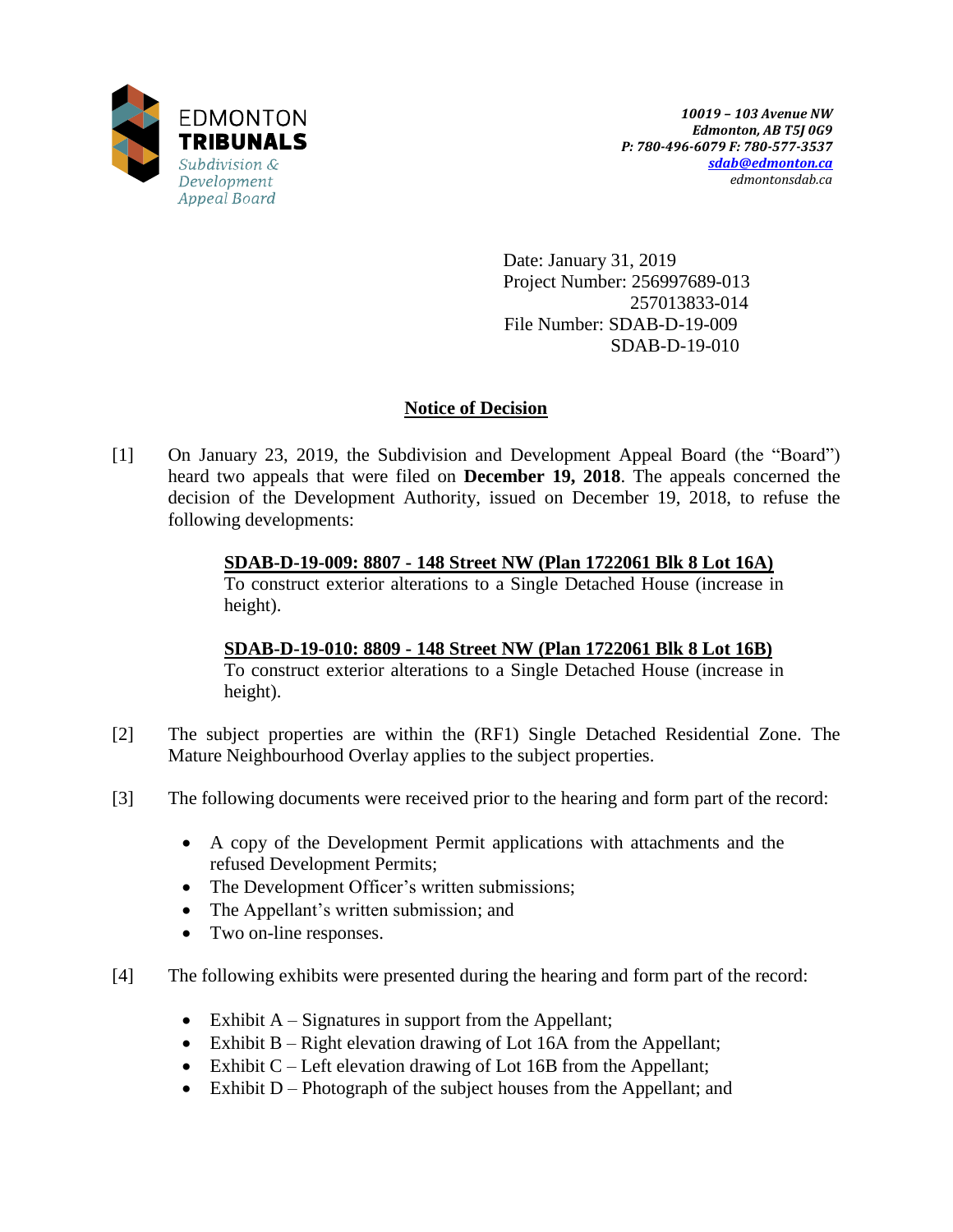Exhibit  $E$  – Photograph of a subject house from Ms. A. Coles.

### **Preliminary Matters**

- [5] At the outset of the appeal hearing, the Presiding Officer confirmed with the parties in attendance that there was no opposition to the composition of the panel.
- [6] The Presiding Officer outlined how the hearing would be conducted, including the order of appearance of parties, and no opposition was noted.
- [7] The appeals were filed on time, in accordance with section 686 of the *Municipal Government Act*, RSA 2000, c M-26.

## **Summary of Hearing**

- *i) Position of the Development Officer, Mr. J. Folkman*
- [8] Mr. Folkman clarified that upon inspection by the City the subject houses were over height.
- [9] The inspector notified the developer to have a survey conducted on the properties.
- [10] The roof and pitch of the houses were not altered. The houses were built exactly how they were applied for and no physical alterations were made to the buildings.
- [11] Mr. Folkman provided the following information in response to questions by the Board:
	- a. He could not confirm if the original permits for the Single Detached Houses were issued as Class A Permitted Developments.
	- b. He confirmed that the Development Authority cannot vary height; therefore, the development permits were refused.
	- c. He confirmed that there was no change in height from floor to floor.
	- d. He confirmed that the installed footings created the height issues for both houses.
	- *ii) Position of Mr. B. Wengryn, representing the Appellant, Living Trends Fine Homes Inc., who was accompanied by Mr. T. Land, the property owner*
- [12] The houses were built and after the inspection was completed it was discovered that the main floor was higher than what was initially proposed.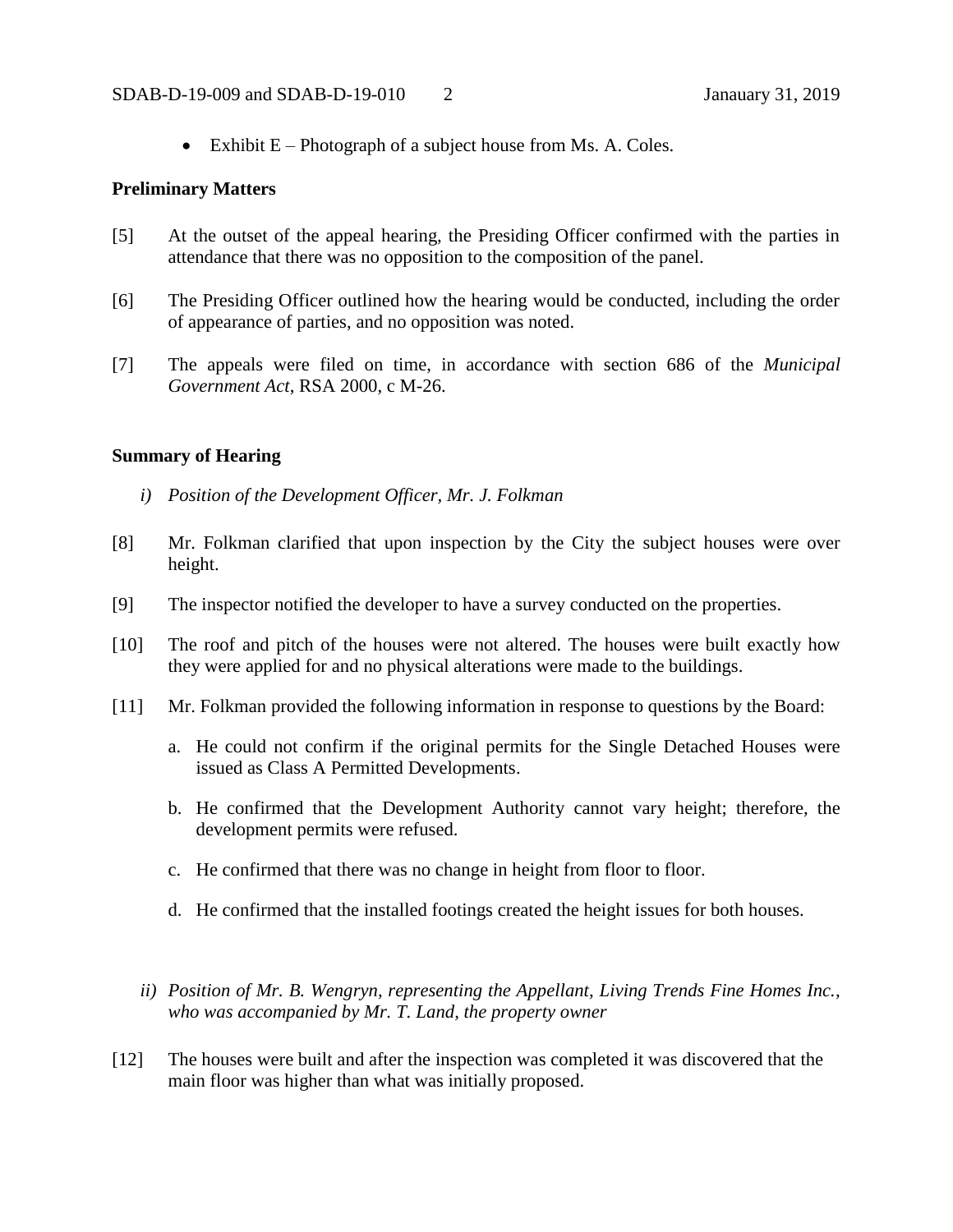- [13] The grade was 64 centimetres above where the original footings were planned.
- [14] They did not intend to exceed the maximum height but discovered that the sewer invert was higher than what they were initially informed by the City.
- [15] Although the footings are higher than anticipated, no alterations were made to the appearance of the houses and developments meet all the other regulations of the *Edmonton Zoning Bylaw*.
- [16] They provided the Board with three signatures in support of the proposed developments (*Exhibit A*). The immediately adjacent neighbour at 8811 – 148 Street provided verbal support and the neighbour at 8815 – 148 Street signed in support of the proposed developments. In his opinion, those properties may have a sun shadowing impact from the height variances but only for a small portion of the day.
- [17] The neighbour across the rear lane has a high two-storey garage.
- [18] Mr. Wengryn referred to the notification map and the original side elevation drawings to show what the impact would be on the neighbouring properties with the excess in height (*Exhibit B* and *C*). In his opinion, the impact will be minimal and the variances will not be noticeable from the front of the houses.
- [19] He referred to a photograph of the completion of the front elevations and indicated that the variances will not be noticeable from the ground level (*Exhibit D*).
- [20] Additional front step risers were not needed to accommodate the excess in height.
- [21] Mr. Land indicated that he made several attempts to speak to all the neighbouring property owners but was not able to contact all of them.
- [22] Mr. Wengryn provided the following information in response to questions by the Board:
	- a. A retaining wall along the side lane was always intended as the lot drops approximately one metre.
	- b. He confirmed that only the footings were raised.
	- c. The other solution to alleviate the height issue was to install a lift station for the sewer.
	- d. The basement is nine feet high with 12 inch joists.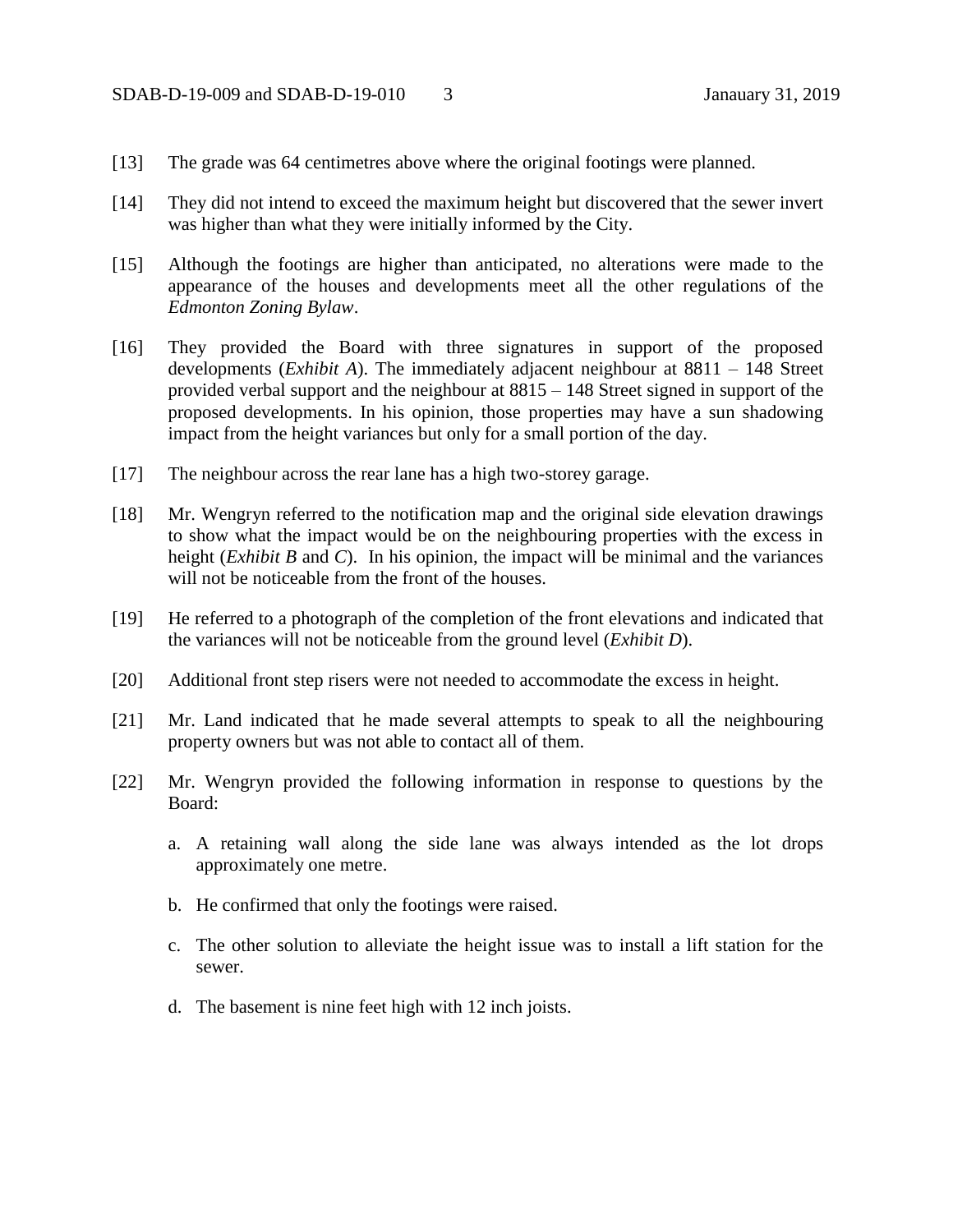## *iii) Position of Affected Property Owners in Opposition to the Appellant*

#### **Ms. A. Coles**

- [23] Ms. Coles signed the letter in support of the proposed developments but felt she was misinformed about the developments. In her opinion, she did not have a detailed explanation of the houses and was told by the Appellants that they complied with the regulations of the *Edmonton Zoning Bylaw*.
- [24] She and her husband have built homes in and out of the city, bought and renovated houses and then sold them. Each time they have followed the regulations of the *Edmonton Zoning Bylaw*. At times they did not purchase properties if they did not comply with the regulations.
- [25] Her husband spoke to the contractors building the houses several times and pointed out construction issues that were not correct.
- [26] In her opinion, the houses are large and look like they are built on a hill.
- [27] The garage on her property is not over height.
- [28] The sun sets toward their property in the summer and the houses will have a sun shadowing impact on their property for a few hours. She referenced a photograph (*Exhibit E*).
- [29] She would not have an issue with the houses if they complied with the regulations of the *Edmonton Zoning Bylaw*.
- [30] In her opinion, the developer was aware the houses did not comply with the height regulation.
- [31] Ms. Coles provided the following information in response to questions by the Board:
	- a. In her opinion, the excess in height will impact their property when the sun is setting.
	- b. In her opinion, a two-storey house would impact their sunlight; however, the excess in height will have a larger impact on their property.
	- c. She confirmed that both of the subject houses have a rear deck.
	- d. She confirmed that the portion of the house at 8809 148 Street with the height variance in *Exhibit E* is situated more into the front half of the lot.
	- e. In her opinion, the houses are an eyesore and the excess in height will have a negative impact on her property.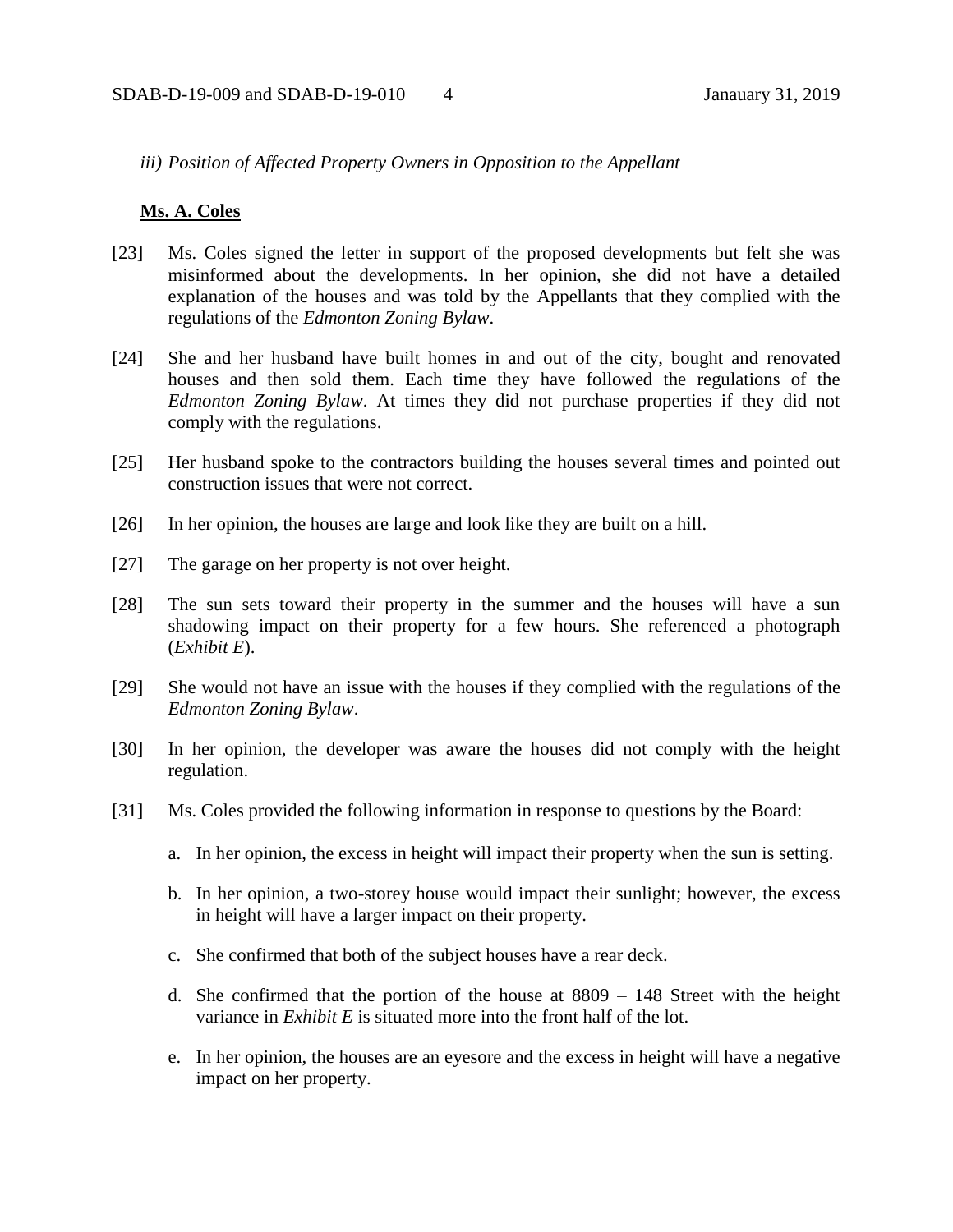## **Mr. J. Gladwin**

- [32] In his opinion, the notices sent to property owners regarding a proposed development should provide more detail so the public is aware of what will be dealt with at the hearing.
- [33] He did not have anything further to add in regard to the excess in height of the houses.
	- *iv) Rebuttal of the Appellant*
- [34] Mr. Wengryn stated that out of the two subject houses, the house at 8809 148 Street as shown in *Exhibit E* would be the only one that would impact Ms. Coles' property.

#### **Decision**

- [35] The appeals are **ALLOWED** and the decision of the Development Authority is **REVOKED**. The developments are **GRANTED** as applied for to the Development Authority.
- [36] In granting the developments the following variances to the *Edmonton Zoning Bylaw* are allowed:

#### **SDAB-D-19-009: 8807 - 148 Street NW (Plan 1722061 Blk 8 Lot 16A)**

1. The maximum allowable Height of 8.9 metres per section 814.3(5) is varied to allow an excess of 0.25 metres, thereby increasing the maximum allowed to 9.15 metres.

## **SDAB-D-19-010: 8809 - 148 Street NW (Plan 1722061 Blk 8 Lot 16B)**

1. The maximum allowable Height of 8.9 metres per section 814.3(5) is varied to allow an excess of 0.19 metres, thereby increasing the maximum allowed to 9.09 metres.

#### **Reasons for Decision (SDAB-D-19-009 and SDAB-D-19-010)**

- [37] The proposed developments to construct exterior alterations to a Single Detached House are a Permitted Use in the (RF1) Single Detached Residential Zone.
- [38] The Board was presented with two applications for exterior alterations to address a construction error that created a higher footing elevation than proposed and therefore, an excess in the final height dimension.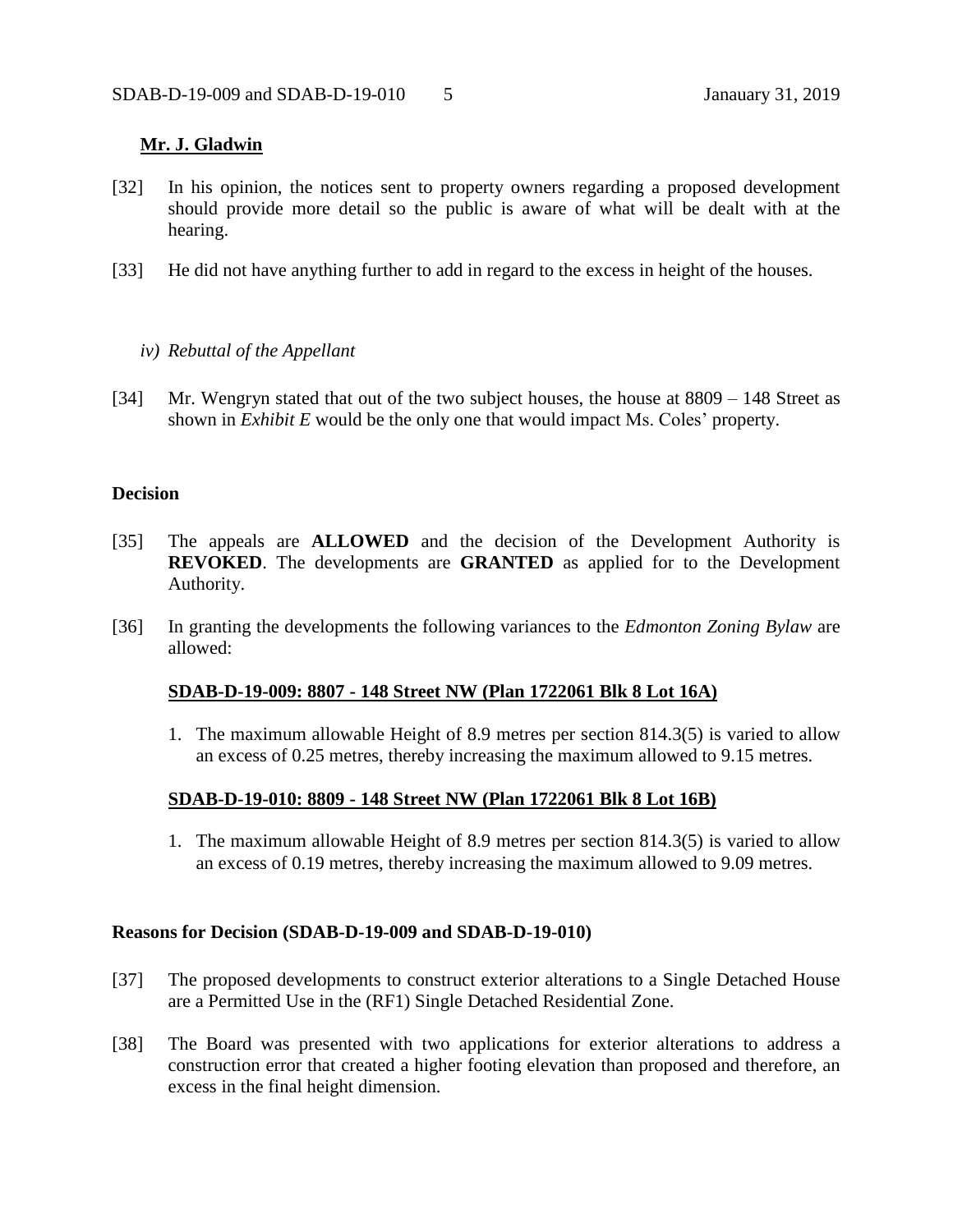- [39] The Board heard from the Development Authority and the Appellants that there were no changes to the construction plans with respect to floor assembly, roof systems and construction process.
- [40] The Appellants, during the construction process, determined that the existing sewer invert height was higher than originally thought and the decision was made to raise the footings to a level to accommodate the change in sewer invert height and therefore, brought these structures over height of what was allowed.
- [41] The Board in dealing with the variances, which equated to 7  $\frac{1}{2}$  inches (0.19 metres) and 9 ¾ inches (0.25 metres), considered the elevation drawings and photographs that clearly show the actual effect this had.
- [42] Pursuant to section 687(3)(d) of the *Municipal Government Act*, in determining an appeal it is the Board's responsibility to determine if by granting these two variances would it unduly interfere with the amenities of the neighbourhood, or materially interfere with or affect the use, enjoyment or value of neighbouring parcels of land on the neighbourhood.

The Board finds that it was not presented any planning reasons that could have justified a position that the proposed developments failed to meet section 687(3)(d).

- [43] The Board notes that based on photographic evidence the actual ridge line of both structures is significantly pushed forward away from the rear yard given the exposed exterior second floor main deck. There were no sun shadow reports that indicated that these two variances would have a material impact on neighbours.
- [44] The neighbours in opposition indicated that they did not receive prior notices for the original development approvals. The Board notes that it is possible that the subject houses were approved as Class A Permitted Developments, which may not have required notification at that time.
- [45] The parties who appeared in opposition made representations on matters that are outside of the Board's purview such as site grading, style of construction, state of the lane, lack of original development notifications and construction practices. The Board could not consider those presentations.
- [46] The Appellants indicated that through their community consultation the most affected property owner at 8811 – 148 Street was not in opposition to the variances or construction throughout the process.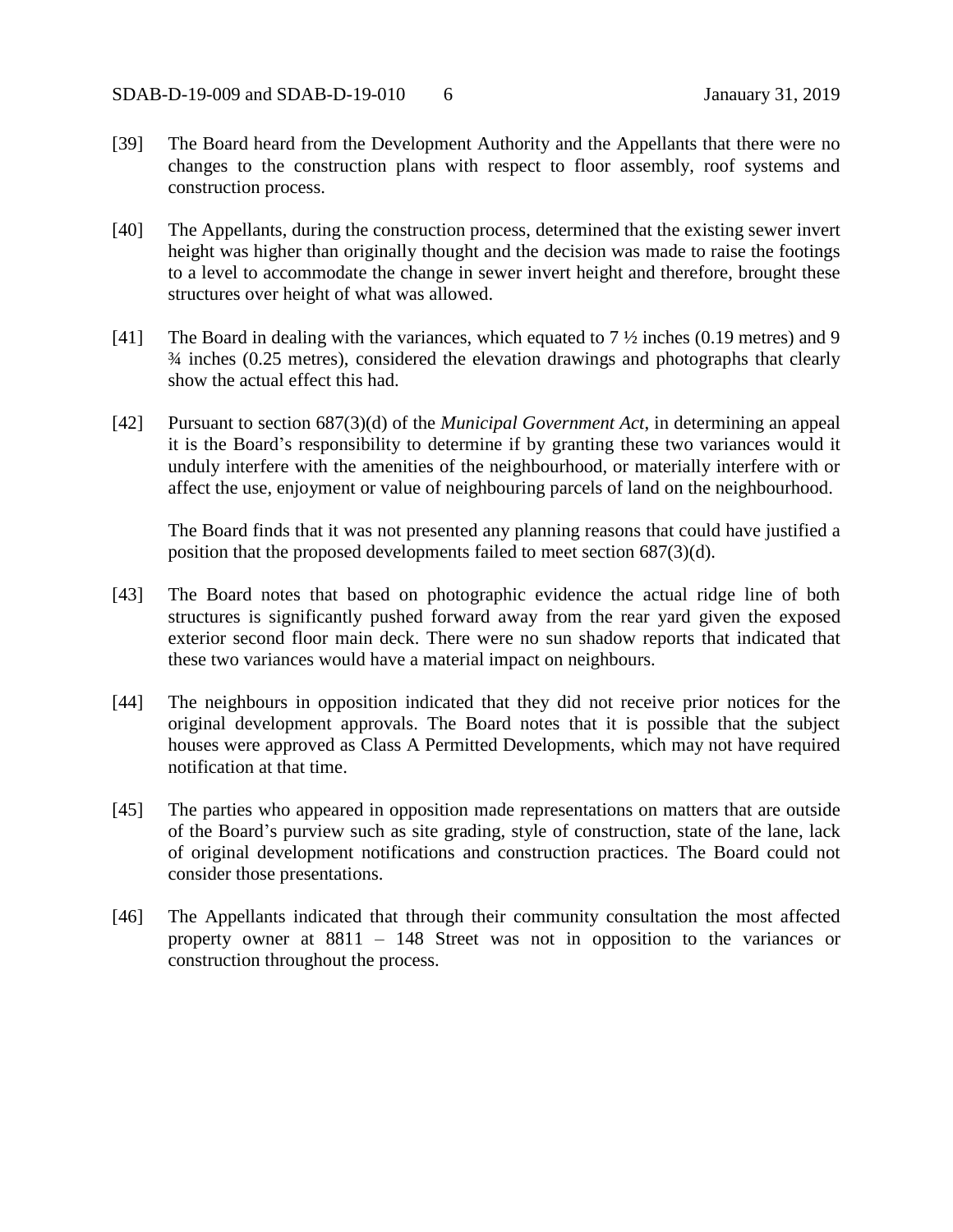### SDAB-D-19-009 and SDAB-D-19-010 7 Janauary 31, 2019

[47] For above reasons pursuant to 687(3)(d) of the *Municipal Government Act*, the Board finds that the proposed developments will not unduly interfere with the amenities of the neighbourhood nor materially interfere with or affect the use, enjoyment or value of neighbouring parcels of land.

> Mr. V. Laberge, Presiding Officer Subdivision and Development Appeal Board

Board Members in Attendance: Mr. B. Gibson; Mr. L. Pratt; Ms. E. Solez; Ms. S. LaPerle

cc: City of Edmonton, Development & Zoning Services, Attn: Mr. J. Folkman / Mr. A. Wen